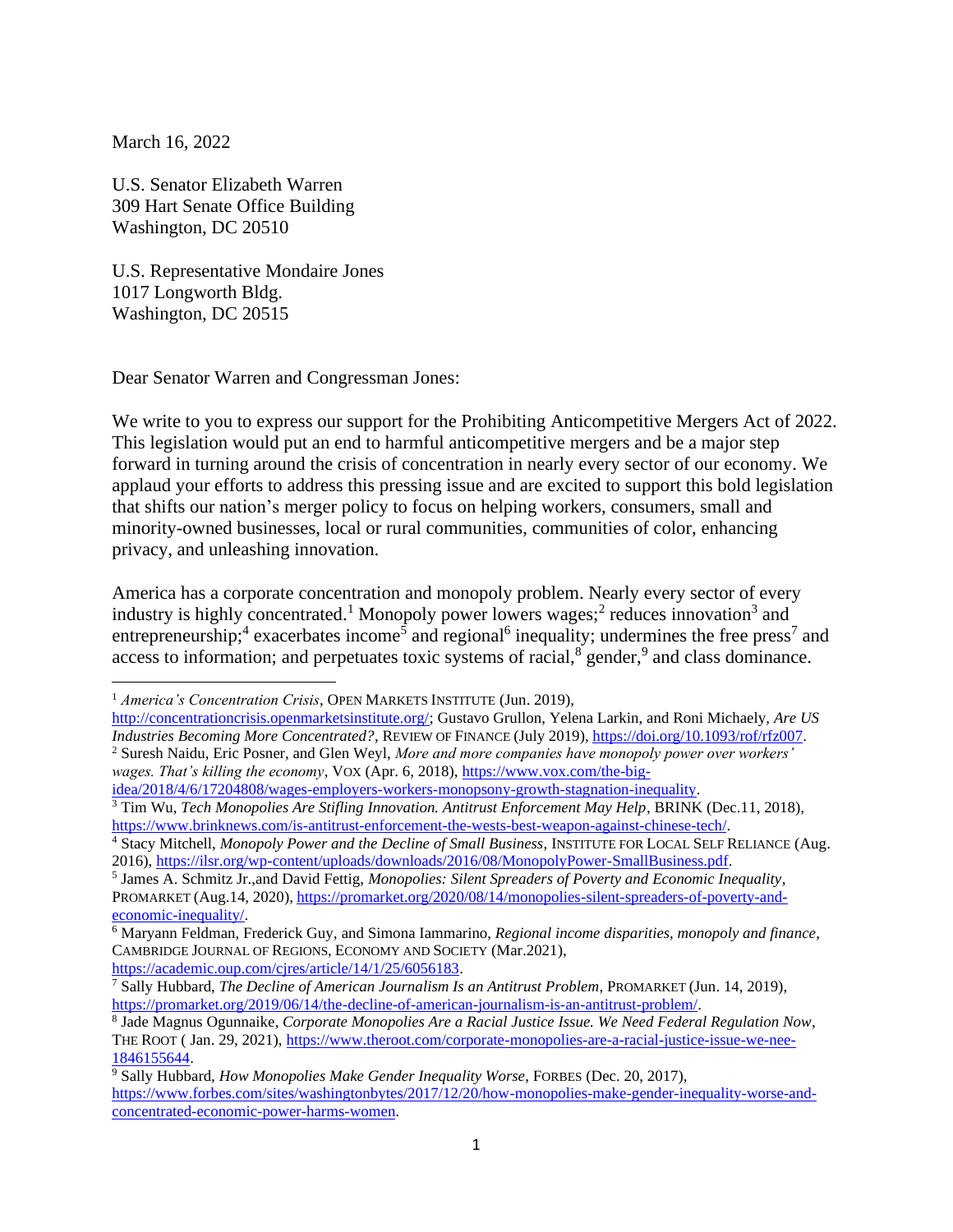For nearly four decades, our antitrust agencies have failed to stop harmful mergers,<sup>10</sup> and at the same time, courts have narrowed the scope of what constitutes an illegal merger under our antitrust laws.<sup>11</sup> Whether the Federal Trade Commission (FTC) and the Department of Justice (DOJ) Antitrust Division have been lax in bring challenges to mergers or judges have been too quick to approve mergers over the objection of agencies, or both, the fact is hundreds and hundreds of harmful mergers have been consummated under this system.

Merger filings are now out of control. Just last year merger filings more than doubled<sup>12</sup> to over 4,000.<sup>13</sup> Yet, the underfunded agencies that review these acquisitions were already strapped before this explosion of merger filings, and a single challenge to a merger can cost millions of dollars. It is past time we rethink merger policy in this country. <sup>14</sup>

The Warren-Jones Prohibiting Anticompetitive Mergers Act would solve this problem by making large and harmful prohibited mergers illegal, reforming the current merger review process to give the FTC and DOJ the power to reject mergers without expensive litigation or the approval of a court, increasing the power of the agencies to breakup mergers that never should have been approved in the first place, and providing a boost in funding for the FTC and DOJ to ensure that there are adequate resources to review mergers under this new process.

By banning the most harmful mergers outright, breaking up past mergers, and giving the agencies the power to review and reject other harmful mergers, this legislation would have an enormous impact on monopolies and concentration across the economy. This would result in more competition, better wages and conditions for workers, more consumer choice, an opportunity for small and minority-owned businesses to thrive, and reinvigoration of local and rural communities.

We are proud to support this important legislation and look forward to working with you to stop harmful mergers and put workers and people back at the center of our economy.

[https://www.nbcnews.com/id/wbna17506831;](https://www.nbcnews.com/id/wbna17506831) Don Lee, *Big companies are swallowing up smaller ones. Why that's not good for the economy*, LOS ANGELES TIMES (Sep. 27, 2020), [https://www.latimes.com/politics/story/2020-09-](https://www.latimes.com/politics/story/2020-09-27/big-companies-increasingly-swallow-competitors-could-hurt-economy) [27/big-companies-increasingly-swallow-competitors-could-hurt-economy.](https://www.latimes.com/politics/story/2020-09-27/big-companies-increasingly-swallow-competitors-could-hurt-economy)

<sup>11</sup> Daniel A. Hanley, *How Antitrust Lost Its Bite*, SLATE (Apr. 6, 2021),

<sup>10</sup> *Bush ripped for lax antitrust enforcement*, NBC NEWS (Mar. 7, 2007),

[https://slate.com/technology/2021/04/antitrust-hearings-congress-legislation-bright-line-rules.html;](https://slate.com/technology/2021/04/antitrust-hearings-congress-legislation-bright-line-rules.html) Jennifer Saba and Gina Chon, *Breakdown: U.S. antitrust frenzy stops with judges*, REUTERS (Jul. 21, 2021),

[https://www.reuters.com/legal/litigation/breakdown-us-antitrust-frenzy-stops-with-judges-2021-07-21/.](https://www.reuters.com/legal/litigation/breakdown-us-antitrust-frenzy-stops-with-judges-2021-07-21/)

<sup>12</sup>Rebecca Kern, *Antitrust enforcers are drowning in mergers*, POLITICO (Jan. 10, 2022),

[https://www.politico.com/newsletters/morning-tech/2022/01/10/antitrust-enforcers-are-drowning-in-mergers-](https://www.politico.com/newsletters/morning-tech/2022/01/10/antitrust-enforcers-are-drowning-in-mergers-799773)[799773.](https://www.politico.com/newsletters/morning-tech/2022/01/10/antitrust-enforcers-are-drowning-in-mergers-799773)

<sup>&</sup>lt;sup>13</sup> Premerger Notification Program: HSR Transactions by Month, FEDERAL TRADE COMMISSION (Accessed Feb. 3, 2022), [https://www.ftc.gov/enforcement/premerger-notification-program.](https://www.ftc.gov/enforcement/premerger-notification-program)

<sup>14</sup> Ruth Reader, *Lina Khan's first on-camera interview: 5 takeaways, from Big Tech mergers to the metaverse*, FAST COMPANY (Jan. 19, 2022), [https://www.fastcompany.com/90714284/lina-khans-first-on-camera-interview-5](https://www.fastcompany.com/90714284/lina-khans-first-on-camera-interview-5-takeaways-from-big-tech-mergers-to-the-metaverse) [takeaways-from-big-tech-mergers-to-the-metaverse.](https://www.fastcompany.com/90714284/lina-khans-first-on-camera-interview-5-takeaways-from-big-tech-mergers-to-the-metaverse)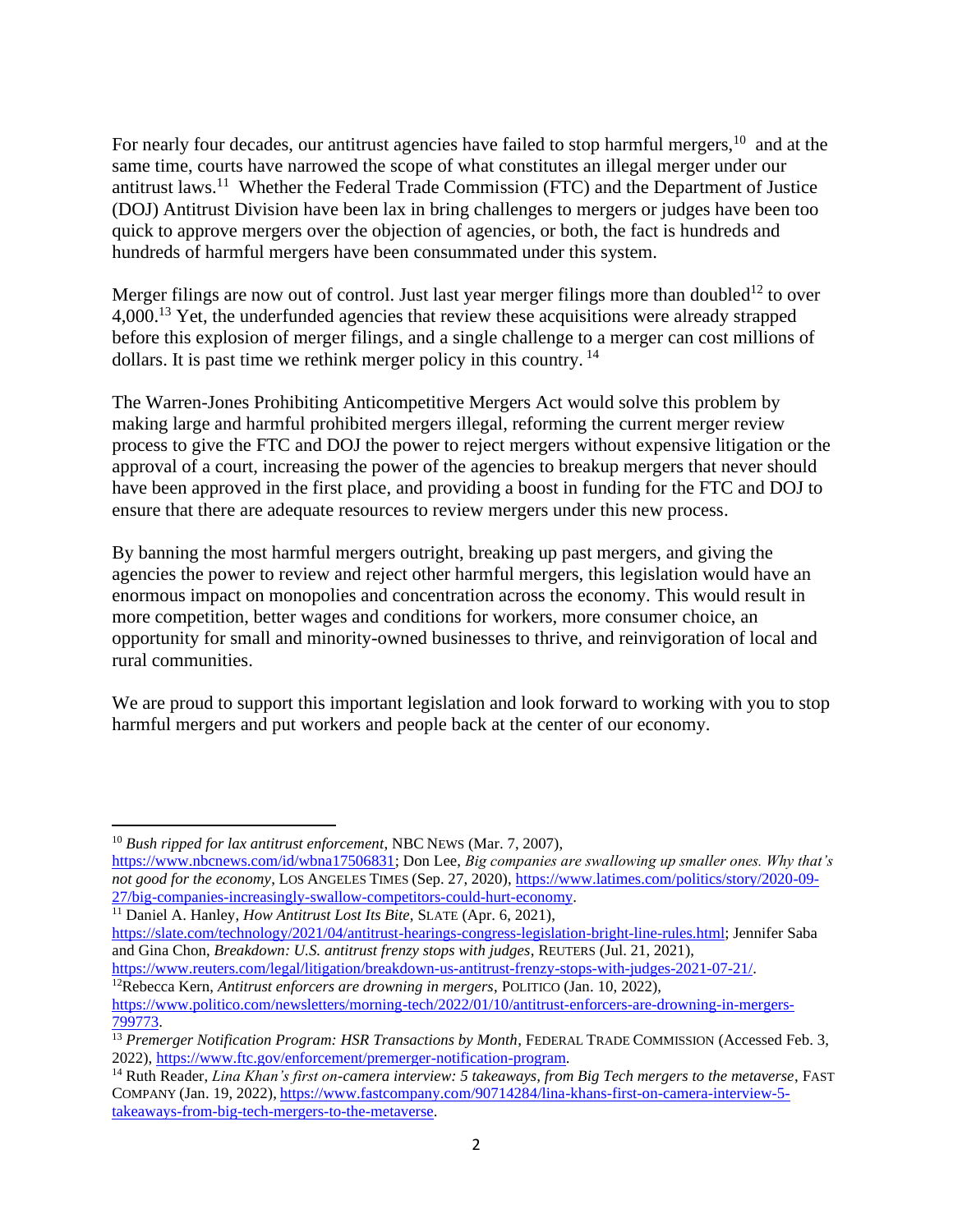## Sincerely,

Public Citizen Action Center on Race & the Economy American Economic Liberties Project American Family Voices Artist Rights Alliance Athena Coalition Better Organizing to Win Legalization Broward for Progress Cambridge Local First Campaign for Family Farms and the Environment Center for Common Ground Center for Digital Democracy Center for Popular Democracy Color Of Change Courage California Dakota Rural Action Demand Progress Democratic Coalition Farm Action Fund Future of Music Coalition Greenpeace USA Groundwork Action HEAL Food Alliance Indivisible California Green Team Indivisible Ulster Institute for Agriculture and Trade Policy Institute for Local Self-Reliance